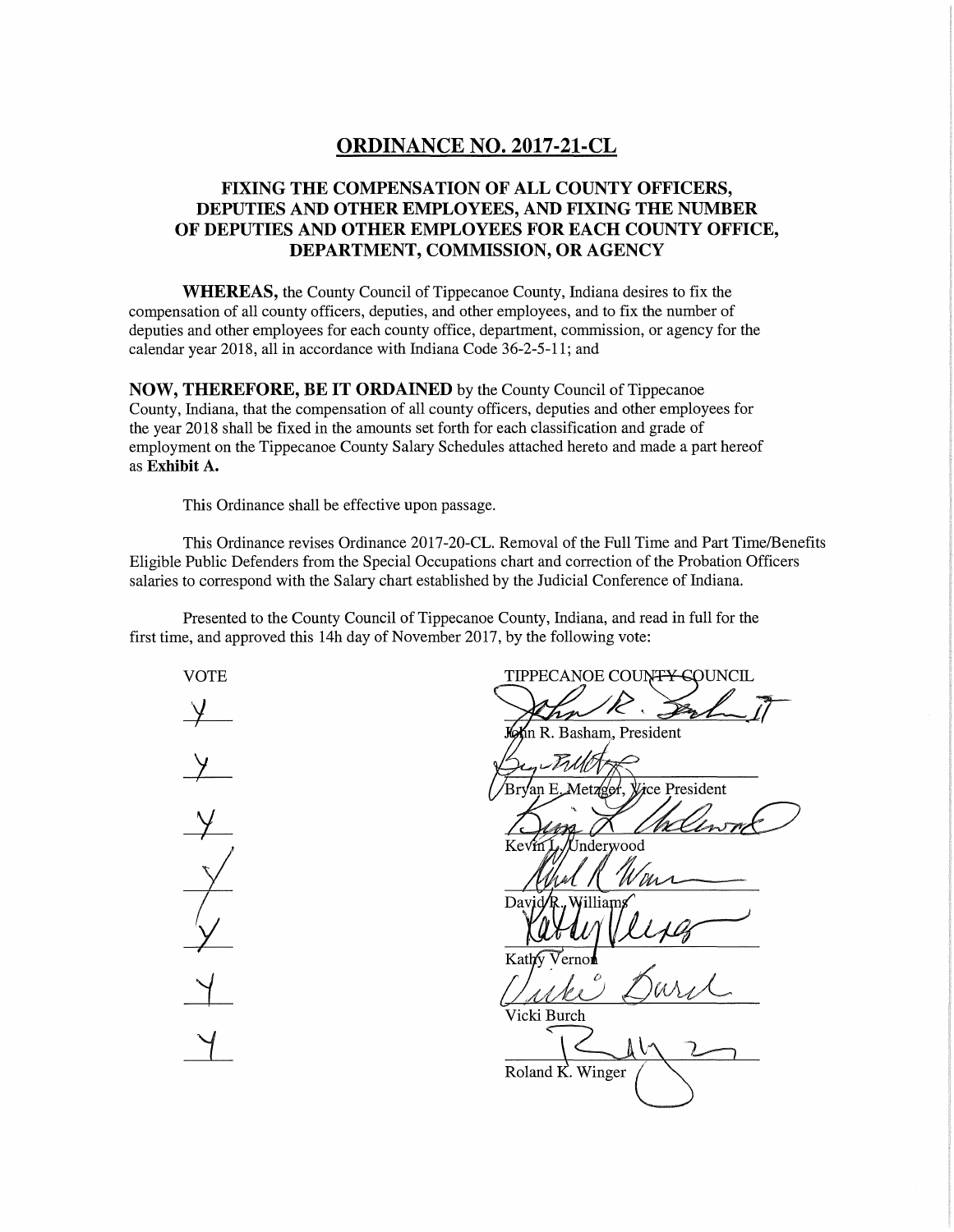ATTEST: Robert A. Plantenga, Tippecanoe County Auditor

Presented to the County Council of Tippecanoe County, Indiana, and read in full for the second time, and approved this 14th day of November, 2017, by the following vote:

VOTE TIPPECANOE COUNTY COUNCIL  $\frac{\gamma}{\gamma}$ John R. Basham, President  $\lambda$ Bryan E. Metzger, Vice President  $\chi$ Kevin I. Underwood  $\chi$ 'Uuu $\sim$ ηç  $Y$ Kath  $\chi$ Vicki Burch  $\overline{\chi}$ ឃ Roland K. Winger

ATTEST:<br>Mesul Manton Robert A. Plantenga, Tippecanoe County/Auditor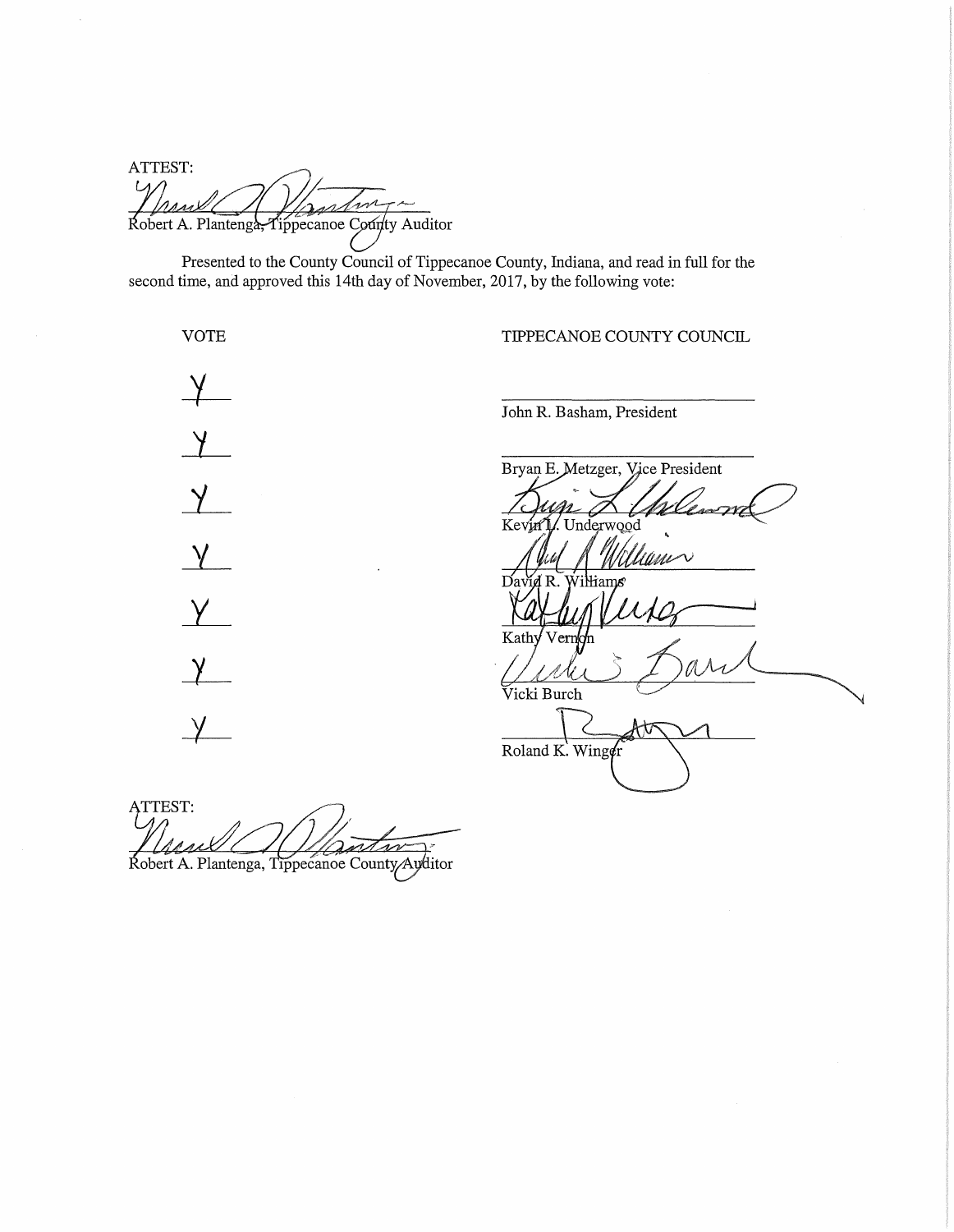#### **COMOT**

(Computer & Office Machine Operation, Technician)

|    |          |          | Initiation After 1 Year After 5 Year After 7 Year |          |
|----|----------|----------|---------------------------------------------------|----------|
| V  | \$41,486 | \$42,810 | \$44.134                                          | \$45.459 |
| IV | \$39,236 | \$40,488 | \$41,740                                          | \$42.993 |
| Ш  | \$36,754 | \$37,927 | \$39,099                                          | \$40,272 |
| Н  | \$33,719 | \$34,795 | \$35,871                                          | \$36.948 |
| I  | \$30,685 | \$31,664 | \$32,643                                          | \$33,623 |

**LTC** 

(Labor, Trades and Crafts)

|    | Initiation | After 1 Year After 5 Year After 7 Year |          |          |
|----|------------|----------------------------------------|----------|----------|
| v  | \$45,345   | \$46,792                               | \$48,239 | \$49,687 |
| IV | \$39,904   | \$41,178                               | \$42,451 | \$43,725 |
| Ш  | \$35,515   | \$36,648                               | \$37,781 | \$38,915 |
| П  | \$31,963   | \$32,983                               | \$34,003 | \$35,024 |
| I  | \$28,767   | \$29,685                               | \$30,603 | \$31,522 |

#### **Elected Officials**

| Assessor                  | \$68,377  |
|---------------------------|-----------|
| Auditor                   | \$68,377  |
| Clerk                     | \$68,377  |
| Recorder                  | \$68,377  |
| Treasurer                 | \$68,377  |
| <b>Chief Deputies</b>     | \$51,804  |
| Commissioners*            | \$60,960  |
| Council                   | \$13,713  |
| Coroner - physician       | \$44,966  |
| Coroner - non-physician   | \$29,978  |
| Surveyor - registered     | \$94,556  |
| Surveyor - non-registered | \$63,037  |
| Sheriff                   | \$116.604 |

**POLE (Merit)**  (Protective Occupations, Law Enforcement Merit)

*\*included \$500/yr for mileage compensation* 

| <b>PAT</b>                                    |
|-----------------------------------------------|
| (Professional, Administrative, Technological) |

|    |          |          | Initiation After 1 Year After 5 Year After 7 Year |          |
|----|----------|----------|---------------------------------------------------|----------|
| v  | \$56,217 | \$58,011 | \$59,805                                          | \$61,600 |
| IV | \$50,646 | \$52,262 | \$53,878                                          | \$55,495 |
| Ш  | \$45,099 | \$46,538 | \$47,977                                          | \$49,417 |
| Н  | \$39,770 | \$41,039 | \$42,308                                          | \$43,578 |
| L  | \$34,733 | \$35,842 | \$36,950                                          | \$38,059 |

#### **Prosecuting Attorney Salaries**

|                  | Minimum  | Midpoint | Maximum  |
|------------------|----------|----------|----------|
| D Felonies & Mis | \$59.599 | \$62.734 | \$69.885 |
| Felonies         | \$64,086 | \$66,437 | \$75,147 |
| Supervisors      | \$68,573 | \$72,180 | \$80,408 |

#### **Special Occupations**

|                                |           | Initiation After 1 year |
|--------------------------------|-----------|-------------------------|
| Assistant Director-APC         | \$65,194  | \$68,453                |
| Chief Deputy Public Defender   | \$108,103 | \$108,103               |
| Chief Public Defender          | \$144,138 | \$144,138               |
| Clinical Services Director     | \$58,960  | \$61,908                |
| Database Administrator         | \$61,429  | \$64,500                |
| Dir of Forensic Investigation  | \$72,979  | \$72,978                |
| <b>Election Co-Directors</b>   | \$39,892  | \$39,892                |
| Executive Director-APC         | \$79,505  | \$83,481                |
| Exec Director-Court Services   | \$52,543  | \$55,170                |
| Executive Director-Highway     | \$86,316  | \$90,632                |
| <b>Executive Director-MITS</b> | \$72,362  | \$75,980                |
| GIS Administrator              | \$68,020  | \$71,421                |
| Health Officer                 | \$52,553  | \$52,553                |
| HelpDesk Manager               | \$47,841  | \$50,233                |
| Immigration Res Coord/Dep PD   | \$46,098  | \$48,403                |
| Juvenile Magistrate            | \$42,221  | \$42,221                |
| Maintenance Director           | \$64,113  | \$67,318                |
| Network Administrator I        | \$58,590  | \$61,520                |
| Network Administrator II       | \$61,250  | \$64,313                |
| Probate Commissioner           | \$52,809  | \$52,809                |
| Project Manager-Sect Corner    | \$62,258  | \$65,371                |
| System Administrator II        | \$61,250  | \$64,313                |
| System Administrotor I         | \$58,590  | \$61,520                |

#### **POLE (Non-Merit)**

(Protective Occupations, Law Enforcement Non-Merit)

|                | Annual              |           |    |
|----------------|---------------------|-----------|----|
| Major          | \$72,978            | DS - Mjr  | v  |
| Captain        | \$66,648            | DS - Cptn | IV |
| Lieutenant     | \$63,595            | $DS - Lt$ | Ш  |
| Sergeant       | \$61,032            | DS - Sgt  | Н  |
| Deputy         |                     |           |    |
| Over 48 Months | \$55,635 DS Deputy4 |           |    |
| 25-48 Months   | \$54,422 DS Deputy3 |           |    |
| 13-24 Months   | \$51,346 DS Deputy2 |           |    |
| 0-12 Months    | \$48,679 DS Deputy1 |           |    |

|    | Initiation | After 1 Yr | After 5 Yrs After 7 Yrs |          |
|----|------------|------------|-------------------------|----------|
| v  | \$51,432   | \$53.073   | \$54.714                | \$56,356 |
| IV | \$47,623   | \$49,143   | \$50,662                | \$52,182 |
| Ш  | \$40,358   | \$41,646   | \$42,933                | \$44,221 |
| Н  | \$37,718   | \$38,922   | \$40,125                | \$41,329 |